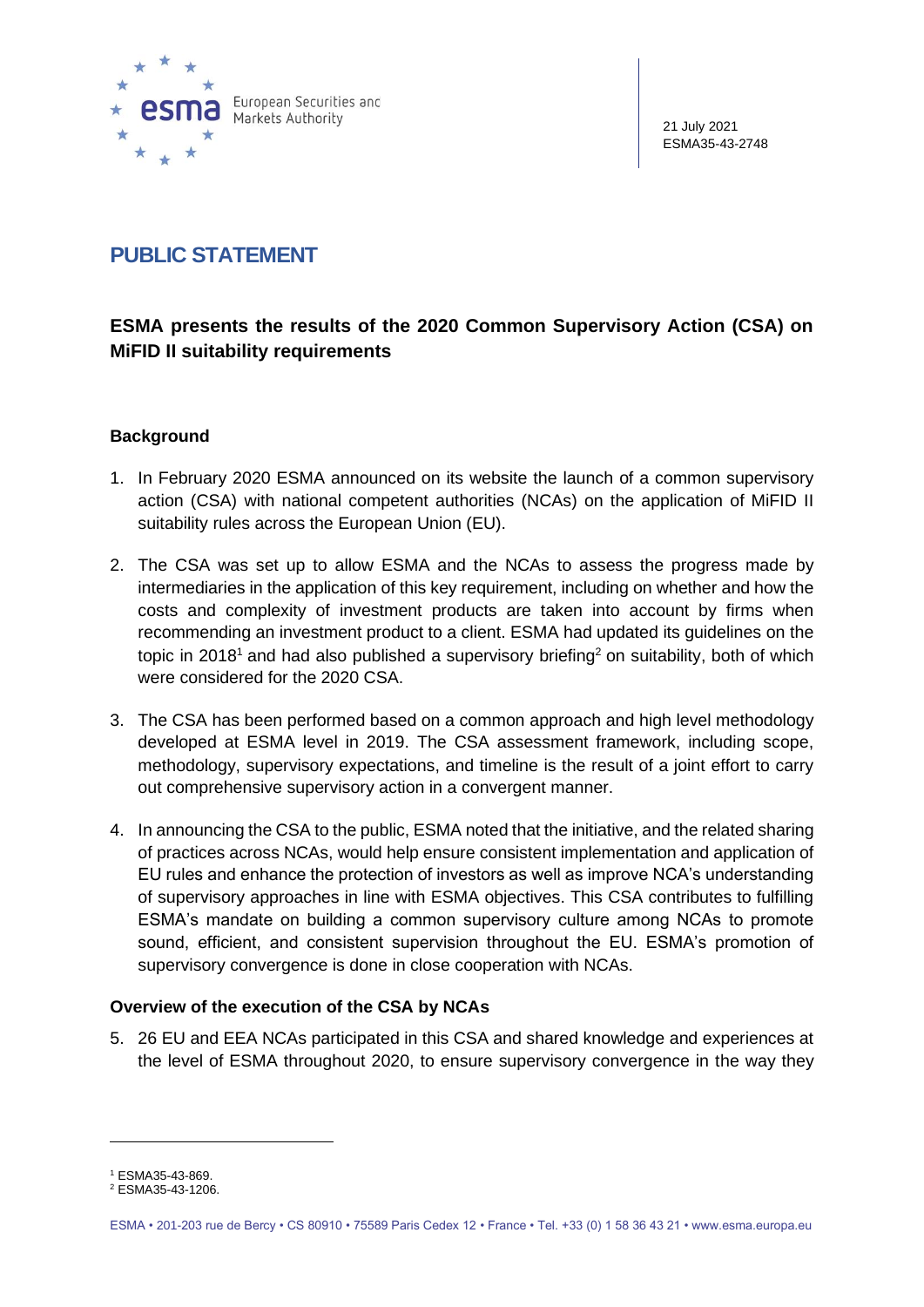

supervise the MiFID II suitability requirements and ultimately enhance the protection of investors across EU and EEA Member States.

- 6. A total of 206 firms where included in the CSA sample, 104 of which credit institutions (CIs), and 83 investment firms (IFs); a few branches of investment firms passported in other Member States and fund management companies were also included in the CSA sample. NCAs used different criteria to select a representative sample for their market. Criteria used included total number of clients, market share (investment services), volume of transactions subject to the assessment of suitability and overall size of the firm.
- 7. The development of the COVID-19 emergency impacted the supervisory plans of many NCAs. Nonetheless, various NCAs did not limit themselves to purely desk-based approaches, but also made use of various tools (such as video/audio conferencing tools) to perform inspection procedures and to test the overall effectiveness of firms' policies and procedures. More specifically, 206 supervisory actions were conducted by NCAs for this CSA (including desk-based and on-site reviews through the use of remote interviews).
- 8. With the CSA, NCAs also reviewed concrete cases of suitability assessments and (where relevant) reviewed recorded telephone conversations to verify whether a firm's policies and procedures were correctly applied.

## **Main findings**

9. The 2020 CSA has shown an adequate level of firms' compliance with key elements of the suitability requirements that were already regulated under MiFID I such as firms' understanding of products and clients and the processes and procedures to ensure the suitability of investments. However, shortcomings and areas of improvement have emerged with regard to some of the new requirements introduced by MiFID II, notably the requirement to consider the cost and complexity of equivalent products, the costs and benefits of switching investments and suitability reports. More details are provided below.

*Obtaining information from clients with regard to clients' knowledge and experience, financial situation and investment objectives*

- 10. A key element of the MiFID II requirements is the need for firms to collect all necessary information to enable firms to recommend to the client or potential client the investment services and financial instruments that are suitable for him/her. On this aspect, there appears to be, for most firms and across most Member States, a satisfactory level of information gathering, both in terms of breadth of information collected and details. Depending on the Member State and/or the firm, practices may vary between firms having one questionnaire for all clients and firms having different questionnaires depending on the investment service and/or product offered or client group.
- 11. While the 2018 guidelines noted that it would be a good practice for firms to collect information about the client's or potential client's ESG preferences, the CSA showed that,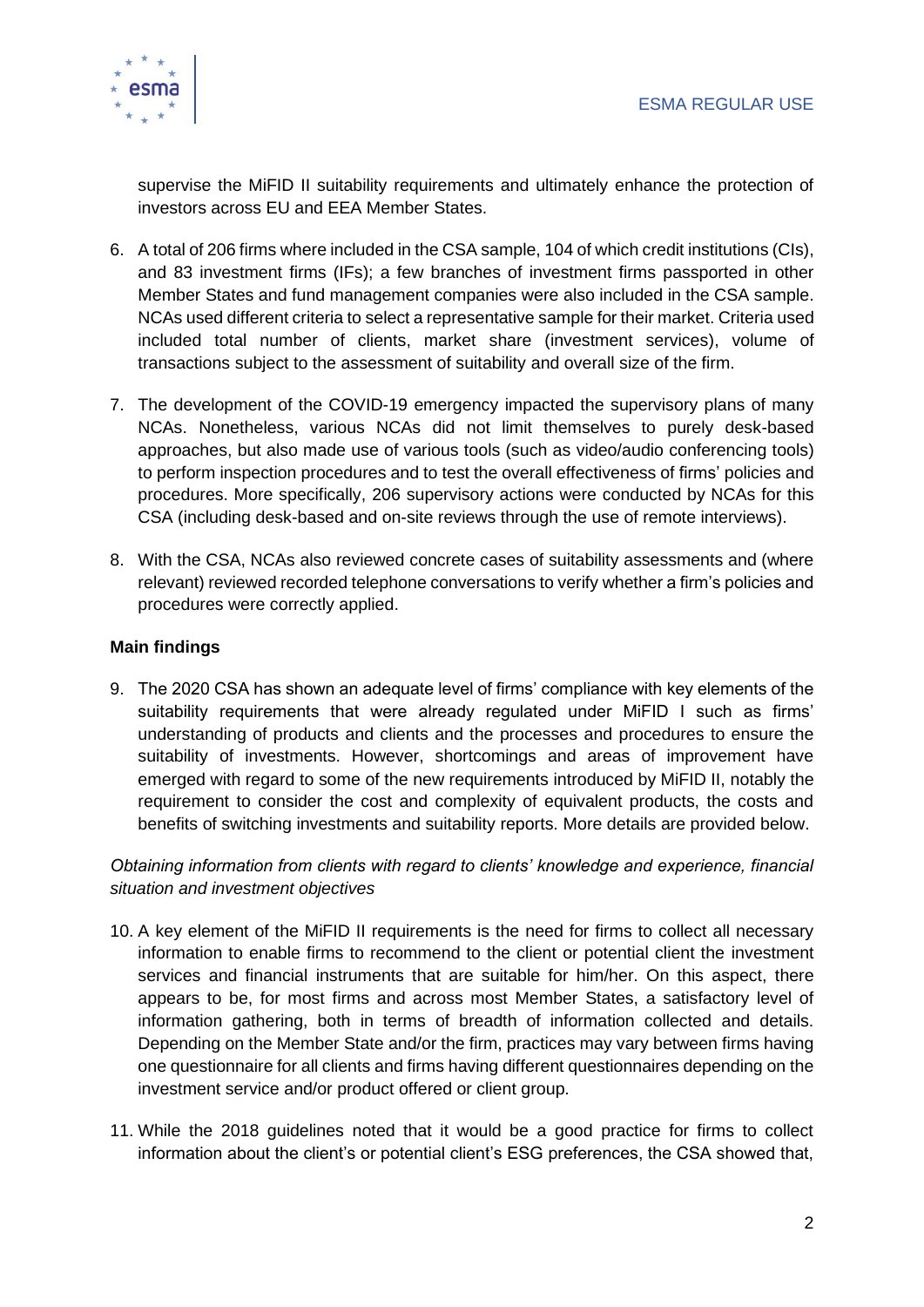

as of today, the vast majority of firms in the CSA sample do not yet incorporate the collection and analysis of such information into their suitability policies and procedures.

- 12. To ensure that they have collected all necessary information to proceed with the suitability assessment and/or to address inconsistencies in the client's or potential client's answers, it appears that firms rely on a variety of mechanisms including the following: automated checks incorporated into their system, manual checks performed by the advisor or by a different team (back office, account opening team, compliance team) on the completeness and coherence of responses provided by the client. A few NCAs reported issues in the adequacy of the consistency checks performed by firms in their jurisdiction.
- 13. A number of NCAs also reported that some firms in their Member State unduly rely on the client's or potential client's self-assessment to some degree, some more extensively than others, and without counterbalancing such assessment with objective criteria<sup>3</sup>
- 14. It also emerged that, in a few jurisdictions, some firms do not appraise the client's ability to bear losses, relying instead on the client's risk tolerance despite the two covering different aspects of the suitability assessment. While these firms are a minority, their number is, in some Member States, not negligible.
- 15. Regarding control functions' involvement in the approval and/or review of the questionnaire (especially the compliance function), it appears from NCAs' reports that the extent of such involvement is very disparate across both Member States and firms. In most cases, the compliance function is, to some extent, part of the design and/or review process of the questionnaire; however, in a limited but non-negligible number of firms, its role is limited to ensuring that the questionnaire complies with legal requirements, without controlling other aspects such as layout, clarity, exhaustiveness or comprehensibility.
- 16. With respect to the updating of client information, the vast majority of firms appears to have in place policies and procedures to ensure that the information collected does not become out of date, inaccurate or incomplete. However, the frequency of updates varies greatly between firms as frequencies reported by NCAs range from annually to up to every six years (for clients in the lowest risk category) whilst some firms perform fact-finding exercises at each interaction with their clients. The majority of firms also have embedded in their policies, procedures or systems other triggers that warrant an update to the client profile. Most firms also encourage clients to inform them where significant changes to the information originally provided occur. Most NCAs reported that the majority of firms in their Member States have put in place policies and procedures to ensure that the service cannot be provided without the information being updated.
- 17. Finally, NCAs investigated whether firms have in place arrangements and procedures to mitigate the risk that clients would be induced to change their own profile so that a product otherwise unsuitable would appear suitable. Several NCAs reported that such mechanisms

<sup>&</sup>lt;sup>3</sup> ESMA recalls that guidance on the topics of the 'extent of information to be collected from clients' and the 'reliability of client information' is provided in guidelines 2 and 4 of the ESMA guidelines on suitability.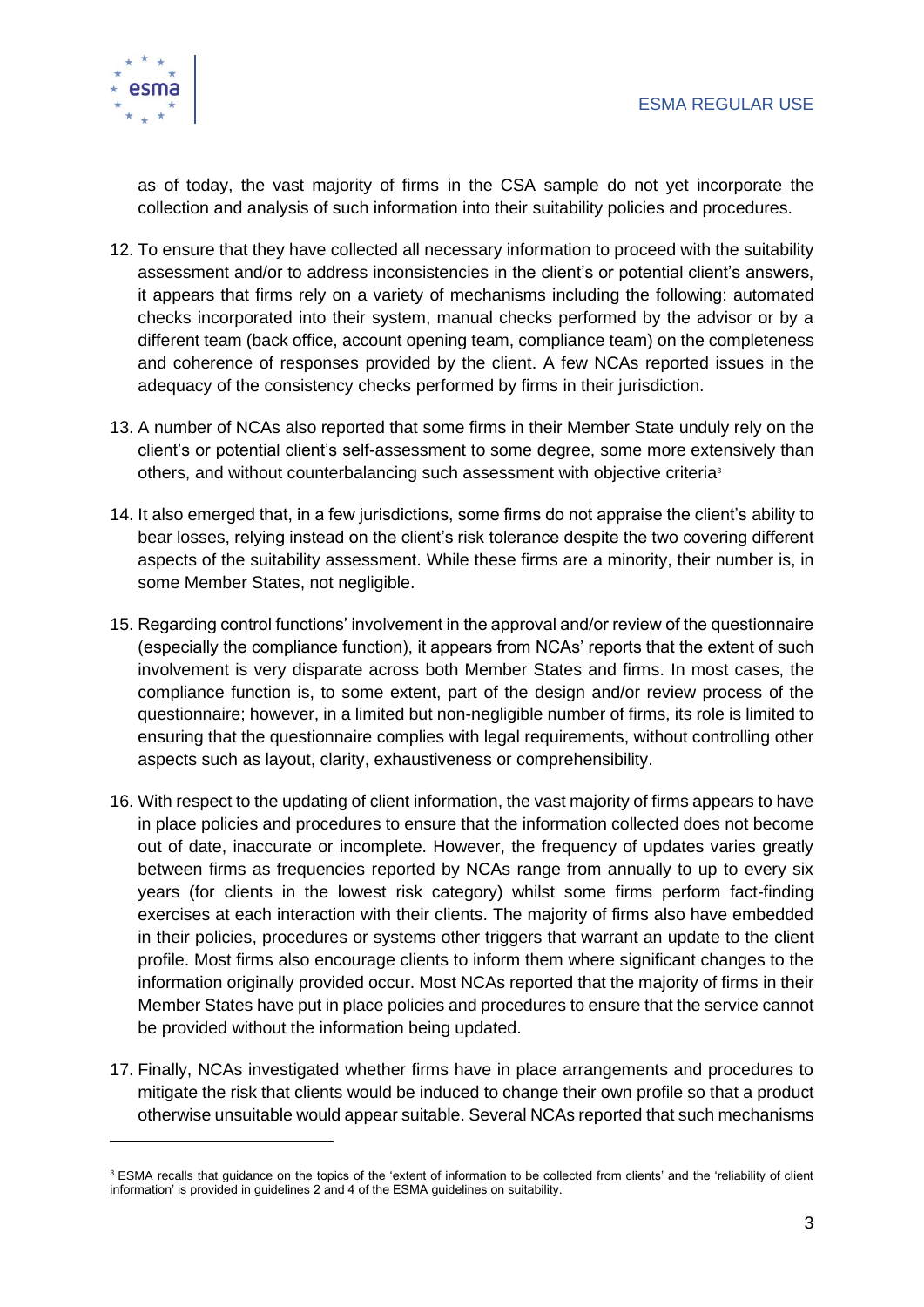

lack or are insufficiently robust. However, several others reported the adoption by firms of practices such as the following: (i) cooling off periods or frozen periods during which the previous profile is still valid, or (ii) limits to the number of times the client profile can be updated during a set period, or (iii) prior authorisation by a central structure of the firm.

*Arrangements necessary to understand investment products*

- 18. In order to recommend suitable products to their clients, it is essential that firms are able to understand the characteristics, nature and features (including costs and risks) of the investment products. In this respect, in a large majority of Member States, most firms have set up and maintain adequate policies, procedures and tools to comply with the requirements in this area.
- 19. A majority of firms seem to rely on their product governance policies and procedures, to varying degrees. In addition, in most Member States, firms' policies and procedures differ greatly in quality and comprehensiveness depending on the nature, scale and complexity of the firm in question as well as the suite of products on offer and their complexity.
- 20. Whilst it seems that in many jurisdictions firms rely on more than one market data provider for the flows of data underlying their product assessment, a couple of NCAs reported that their firms only rely on one data service provider. In such Member States, however, firms also make use of other sources of information such as manufacturers' or issuers' documentation, internal resources as well as direct contacts with issuers/manufacturers.
- 21. A few NCAs also observed the following situations:
	- the breadth of the product categories defined by a minority of firms may be too wide, leading such firms to allocate products between overly general categories of products (for instance, complex and non-complex products);
	- a small number of firms rely on staff's expertise instead of implementing and maintaining defined policies and procedures to understand products;
	- an investment product eligibility to bail-in may not always be taken into account in firms' assessment of such product's credit risk.

#### *Arrangements necessary to ensure the suitability of an investment*

- 22. The majority of NCAs reported that most firms in their Member States take all collected information into account as part of the suitability assessment.
- 23. With regards to the approaches to the suitability assessment adopted across Member States, the majority of sampled firms employ algorithms and automated systems to underpin the suitability test. The level of details and sophistication of these systems varies across Member States and firms. In general, these systems assign different weights and scores to clients' information to evaluate the suitability of a product. Some NCAs reported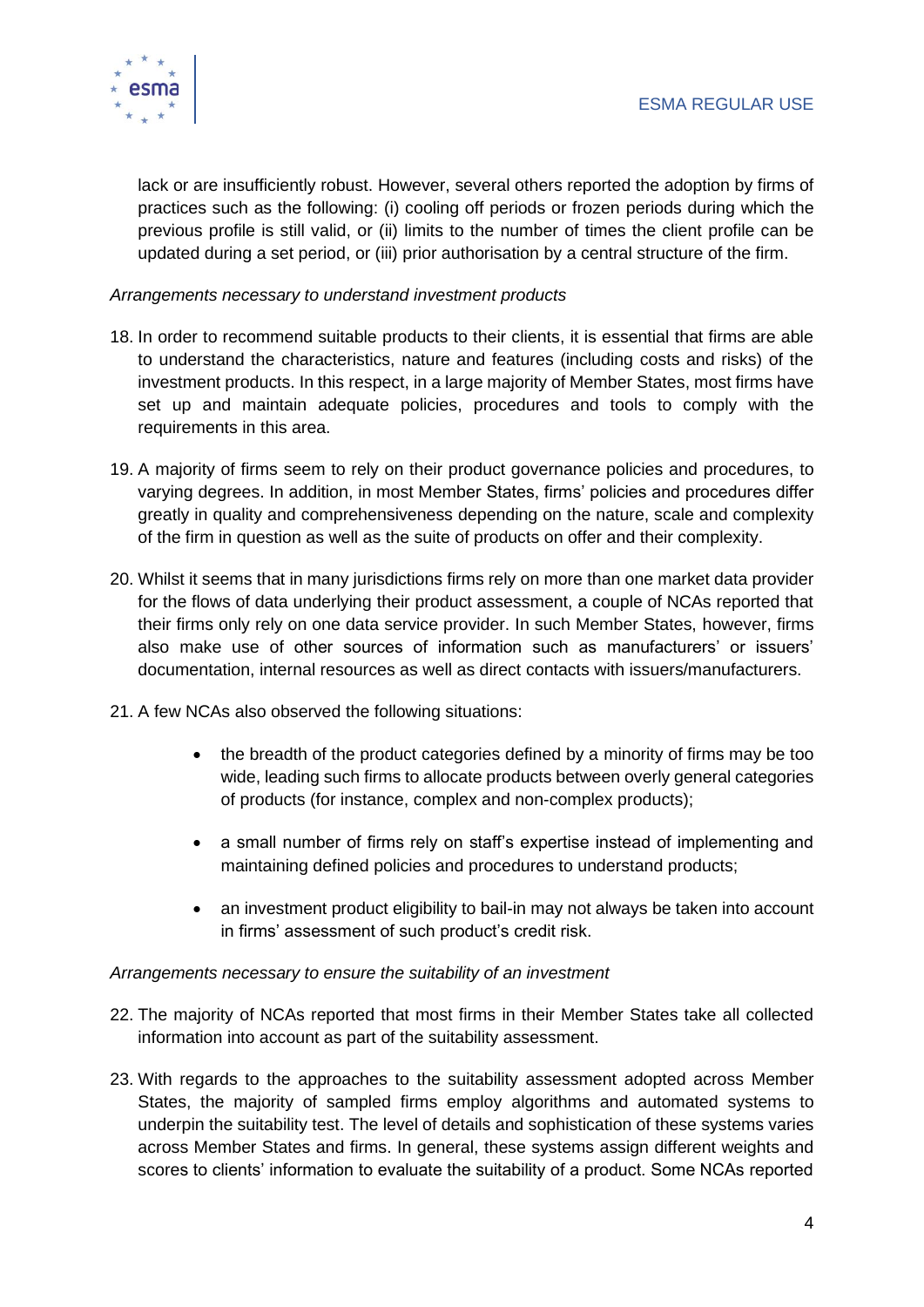

more advanced approaches where the suitability assessments are based on the consideration of the client's portfolio as a whole to ensure that, for each recommendation, it is verified that the resulting portfolio of the client is suitable on the basis of client's personal circumstances. Suitability assessments are often structured in a number of steps and are based on a number of key parameters to be considered.

24. Finally, the role of the compliance function also varies greatly across firms as some firms will have their compliance function involved or controlling in some way all steps of the suitability assessment (development of the questionnaire and its review, controls on the algorithms/processes underpinning the suitability test, ex-ante checks on the client profiles attributed to clients, ex-post controls on the attribution of client profiles and whether recommendations made are suitable or not) whilst, in other firms, the role of the compliance function will be limited to ex-post and periodic (even sporadic) checks.

#### *Cost and complexity of equivalent products*

- 25. A key element of the MiFID II requirement mentioned above, is the need for firms to cluster products into broadly equivalent categories to be able to compare them in terms of cost and complexity. However, there appears to be different understandings across firms and across different jurisdictions of what should be regarded as "equivalent products" and practices. For example:
	- some classify equivalent products (within the product range of the firm) on the basis of a similar risk-return-profile, some refer to a similar target market and others to the asset class;
	- differences emerge on the scope of the products subject to 'clustering';
	- significant differences emerge in relation to number, composition and granularity of clusters.
- 26. In this respect, some NCAs observed potential issues in the practices adopted by some firms. For example:
	- some firms treat every product in a given product group as equivalent even if their costs and complexity are different (for example bond funds are treated as equivalent regardless of the average maturity, sector, region or type of issuers they focus on);
	- a few firms do not define any equivalent products at all, effectively treating all products as separate product groups;
	- some NCA reported that firms and branches within their sample did not have policies and procedures in place to assess and compare costs and complexity of products or did not document and maintain records about the assessments performed.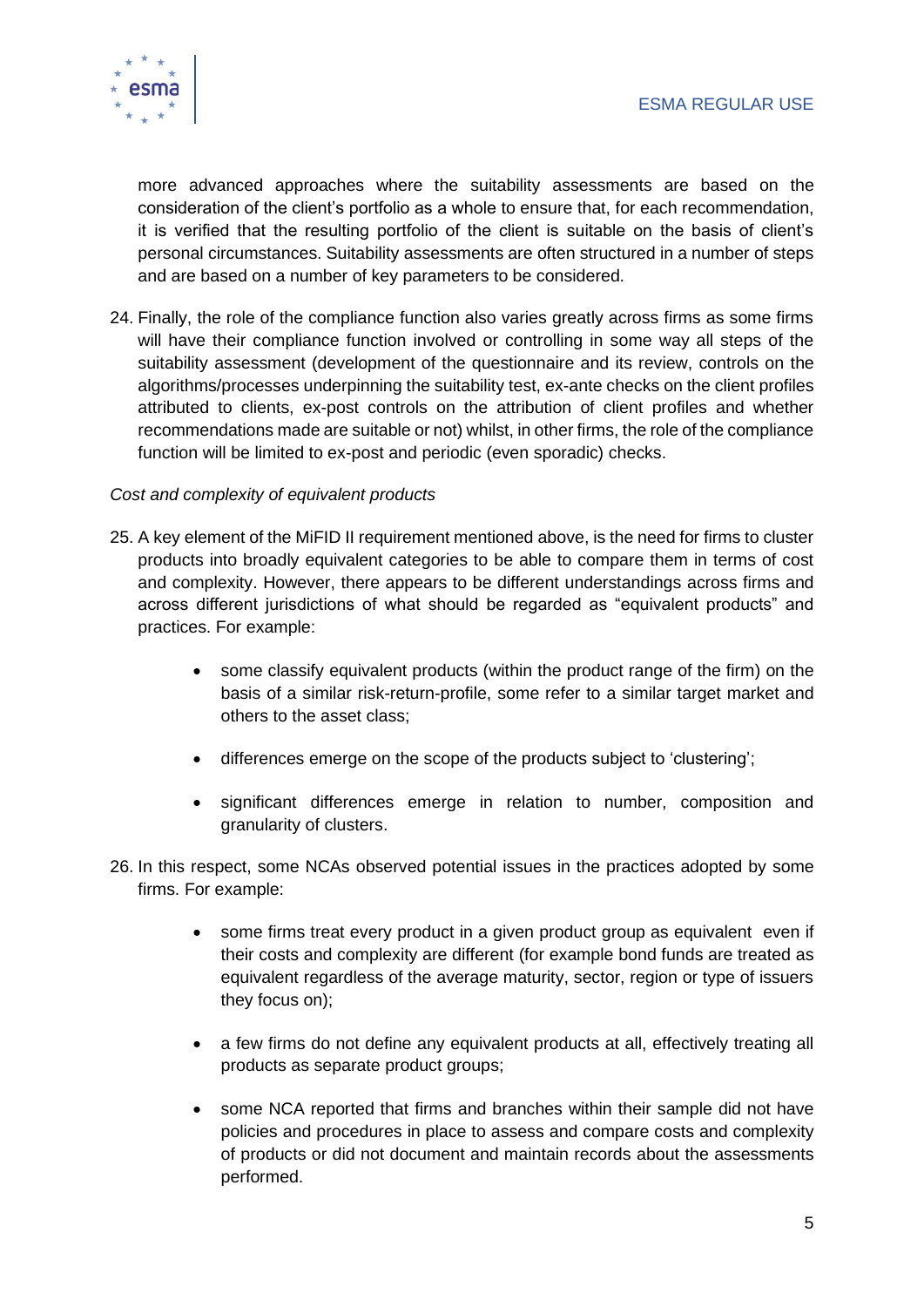

- 27. The ESMA guidelines on suitability noted that *"where a firm uses common portfolio strategies or model investment propositions that apply to different clients with the same investment profile (as determined by the firm), the assessment of cost and complexity for 'equivalent' products could be done on a higher level, centrally, (for example within an investment committee or any other committee defining common portfolio strategies or model investment propositions) although a firm will still need to ensure that the selected investment products are suitable and meet their clients' profile on a client-by-client basis"*. What emerged from the CSA is that, for those firms that implemented policies and procedures, the assessment of cost and complexity for equivalent products is indeed mainly performed centrally in the context of the product approval process (within the relevant committees) and less attention is brought to it at the level of the point of sale when an advisor selects a financial instrument among different suitable alternatives (client level). These processes are therefore applied ex-ante, i.e. at the stage when the firm's product offering (for advisory services) is defined (or updated).
- 28. In this respect, the analysis of sampled firms' policies and procedures shows that the new MiFID II obligation of assessing equivalent products, taking into account cost and complexity, has mainly been implemented in practice as a means of defining a more efficient assortment of products for the provision of investment advice ("efficiency test"). In practice, this means that firms aim to ensure that, within each cluster of equivalent products the level of costs is comparable, by often excluding, therefore, products characterised by higher costs ("outliers"). This is however not true for all firms/Member States.
- 29. The ESMA guidelines noted that "*Firms should be able to justify those situations where a more costly or complex product is chosen or recommended over an equivalent product*" and "*Firms should document and keep records about these decisions, as these decisions should deserve specific attention from control functions within the firm*". Mixed results emerge from the CSA. While this could be partially explained by the ex-ante/centralised approach to the control on complexity (see above) - i.e. decisions are taken on an ex-ante basis and do not manifest themselves at point of sale – it must be noted that a significant number of NCAs noted a lack of sufficient internal documentation within firms on this important topic.
- 30. Finally, different results also emerged on the topic of if and how firms inform clients about the decision to choose more costly or more complex financial instruments over an equivalent one. The ESMA guidelines noted that "*when providing investment advice firms could, for specific well-defined reasons, also decide to inform the client about the decision to choose the more costly and complex financial instrument*". The CSA evidenced that only some firms inform clients through the suitability report, while others noted that the information is provided in face-to-face meetings (without appropriate records) or not provided at all.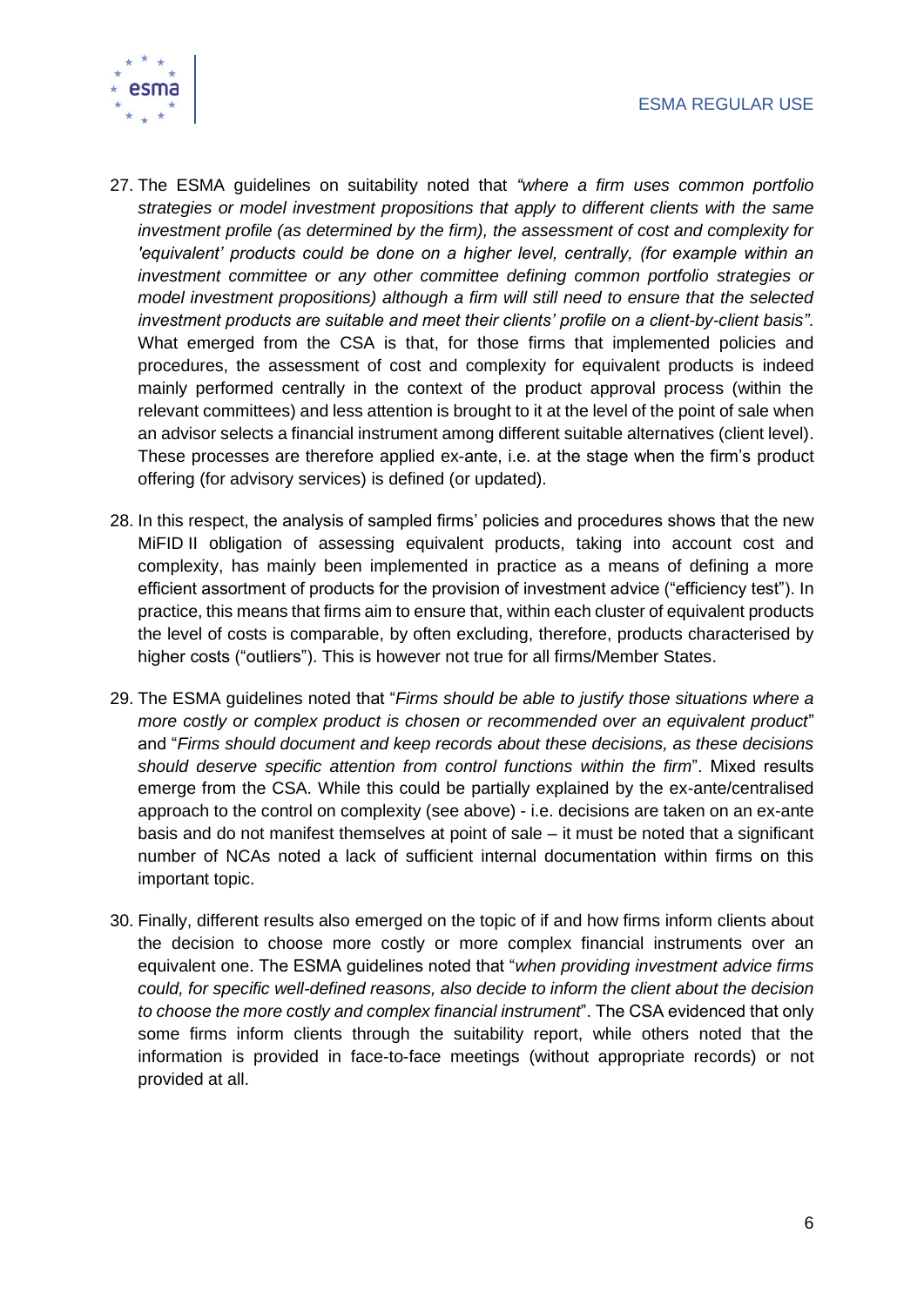

### *Costs and benefits of switching investments*

- 31. Regarding the cost/benefit analysis of switching investments, as introduced in the MiFID II framework, there seems to be no common interpretation of what is to be considered "switching". Most firms appear to have adopted broad definitions such as "any sale (from the perspective of the client) or disinvestment where a corresponding purchase is already intended, irrespective of the timing". Some NCAs however reported the use of narrower definitions that could increase the risk of circumventing the MiFID II requirements. For example:
	- defining "switching" as replacing a product with a very similar one;
	- limiting "switching" to buy and sell recommendations that take place at the same time;
	- only defining switching in the context of "portfolio approach" advisory services;
	- excluding all rebalancing of portfolios from the scope of the obligations arising from "switching", (in contrast to paragraph 89 of the ESMA guidelines).

There is also evidence of some limited cases of explicit exclusions from the perimeter of controls over switches. In particular:

- the divestment from any financial product for the subsequent investment in UCITS, as the firm believes the benefit of diversification intrinsic to these instruments would not require any assessment of the related costs of switching;
- switches between UCITS (defined "technical" switches), as according to the relevant bank these would not usually determine an increase in costs for the client and even if they did, such additional costs would always be "justified" a priori by the pursuit of different investment objectives;
- situations where the increase of costs as a result of a switch is below a certain threshold, pre-defined by the firm.
- 32. Furthermore, some models showed limits in the way costs and benefits are quantified, with potential negative effects in terms of overestimating benefits or underestimating costs.
- 33. On the other hand, controls and operational measures that have been adopted by firms to ensure that the MiFID II requirements are not circumvented include:
	- prohibiting to split up investments and disinvestments in different days;
	- operational blocks inhibiting the possibility of recommending a purchase within a certain time period (for example 3 or 5 days) following an advice to sell;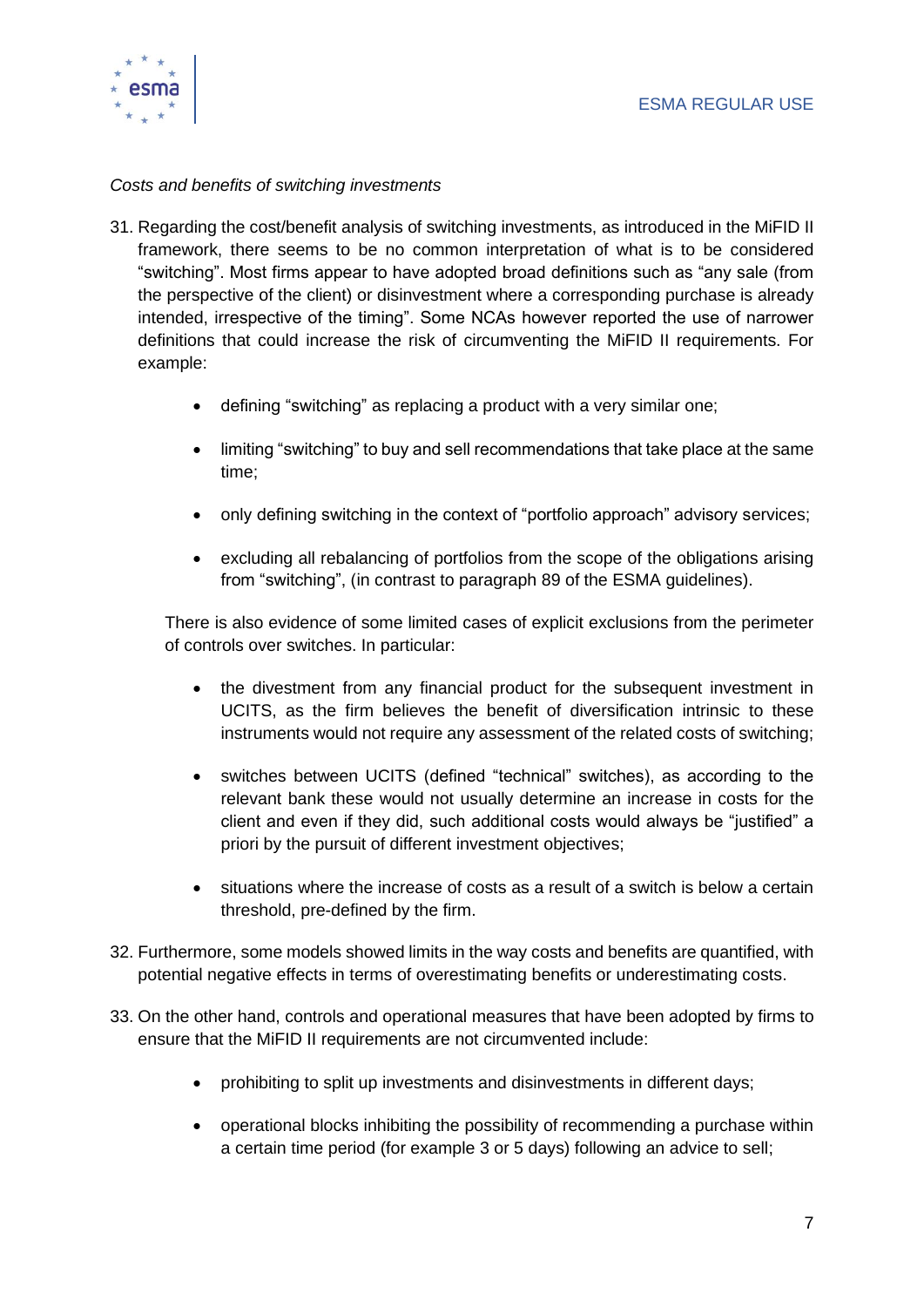

- a general rule not to switch investments if the financial instrument has been in the portfolio for less than one year or if the financial instrument reaches its maturity date within the next 6 months (with some exceptions);
- monitoring by the compliance function (through sample-based controls) of the correct application of the above measures, in order to detect ex-post any irregular conduct.
- 34. In relation to the mechanisms adopted to conduct the cost/benefit analysis of switches, the following was noted:
	- firms consider the impacts of both the purchase and sale in assessing the suitability of a switch, to ensure that the recommendation to change investments and conclude related transactions do not result in costs that exceed the benefits for the client impacted by the change;
	- with regards to portfolios, it was observed that firms generally adopt mechanisms aimed at comparing the changes in the costs a client's portfolio would incur as a result of a divestment/investment with the related changes in terms of benefits. Notwithstanding the specificities of the single models, it was generally reported that firms perform a comparison between the composition of the old and the new portfolio, taking into consideration the costs of the switches but also the benefits in terms of expected return and the enhancements to the quality of the portfolio;
	- NCAs noted the use of IT tools by firms that support the process of the switching. For example, it was reported that for some firms the cost-benefit analysis is integrated in the transaction process, with the analysis being produced automatically when the transaction is marked as a switch by the advisors. Other firms have put in place arrangements that require switches to be explicitly justified and recorded in the firms' online systems;
	- some of the firms surveyed have not formalised specific policies and procedures for analysing the costs and benefits of switching investments, which prevent firms to be able to reasonably demonstrate that the expected benefits of the switch outweigh the costs.
- 35. Finally, different approaches emerged on whether and how firms inform clients about the assessment of costs and benefits done for a switch. For many firms the result of the cost/benefit analysis and/or the justification for switching investments were not sufficiently explicit (or were even erroneous) in the suitability reports and sometimes were only explained verbally to the client.

*Suitability Report (both initial and ongoing reports provided to clients)*